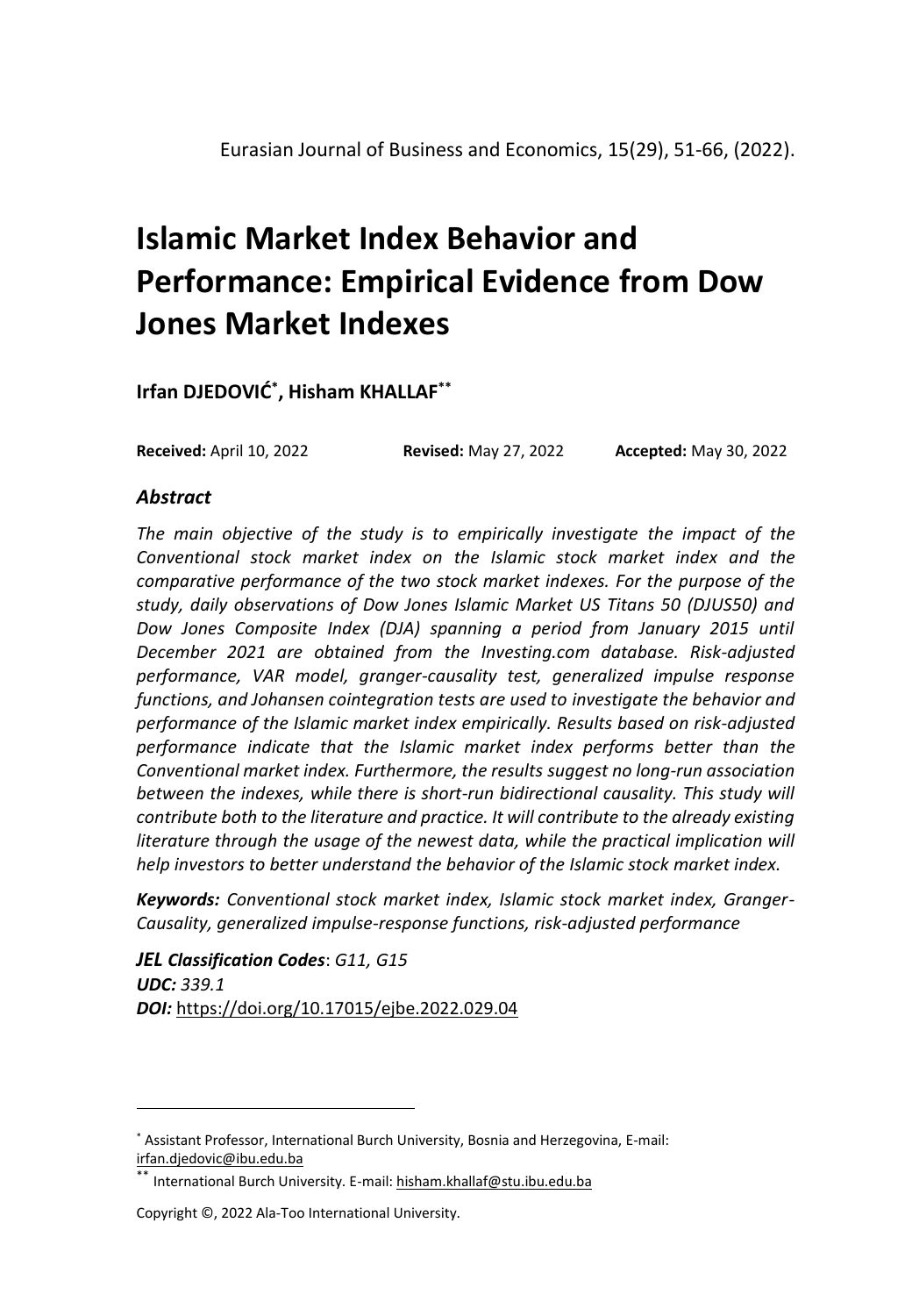## **1. Introduction**

The ignition spark started in the 1960s for the need for Islamic products due to the high volume of demand to comply with Shariah law. Shariah law forbids usury, interest, interest-bearing loans, various stocks, etc.; therefore, various kinds of conventional revenues are forbidden.

Islamic financial markets and their financial potential have had high growth rates since the recent world financial crisis. Even though the portion of Islamic financial markets money potential takes only a small proportion out of total world financial markets money mass, Islamic finance is becoming more and more attractive because it appears as an alternative to the conventional financial markets. (Djedovic & Ergun, 2018a)

There is a variety of studies investigating the Islamic and Conventional markets using different statistical theories and techniques to measure the variables. Notwithstanding, the results and conclusion of these researches motivate more researchers to go ahead and perform additional paperwork with deep analysis to test the relationship between markets as well as the regions.

The importance of this step is to measure the variables and monitor the result to enhance the understanding and knowledge of how the Islamic markets are influenced or affected by Conventional markets within different periods of time. Furthermore, it is important to investigate the performance of Islamic markets compared to conventional ones. Musallam (2018) states that the main goal of investors to invest in the company stocks is to maximize their wealth which will be accomplished through market stock return. Therefore, it is important to investigate Conventional as well as Islamic market indexes from the stock returns perspective.

Based on the abovementioned, the main objective of the study is to compare the performance of Islamic and Conventional stock market indexes in the United States and the impact of the Conventional stock market index on the Islamic stock market index in the United States. More precisely, the study aims to provide answers to the following research questions:

*Does the Islamic market index show different performance compared to the Conventional market index in the United States in terms of return?*

*Is there an impact of Conventional market index return on Islamic market index return in the United States?*

*Is there a long-run association between the Islamic market index and the Conventional market index?*

Statistical methods that are used to investigate the abovementioned research questions include risk-adjusted performance, VAR model, Granger-causality test, generalized impulse response function, and Johansen cointegration test. Microsoft Excel and EViews software were used to conduct the analysis.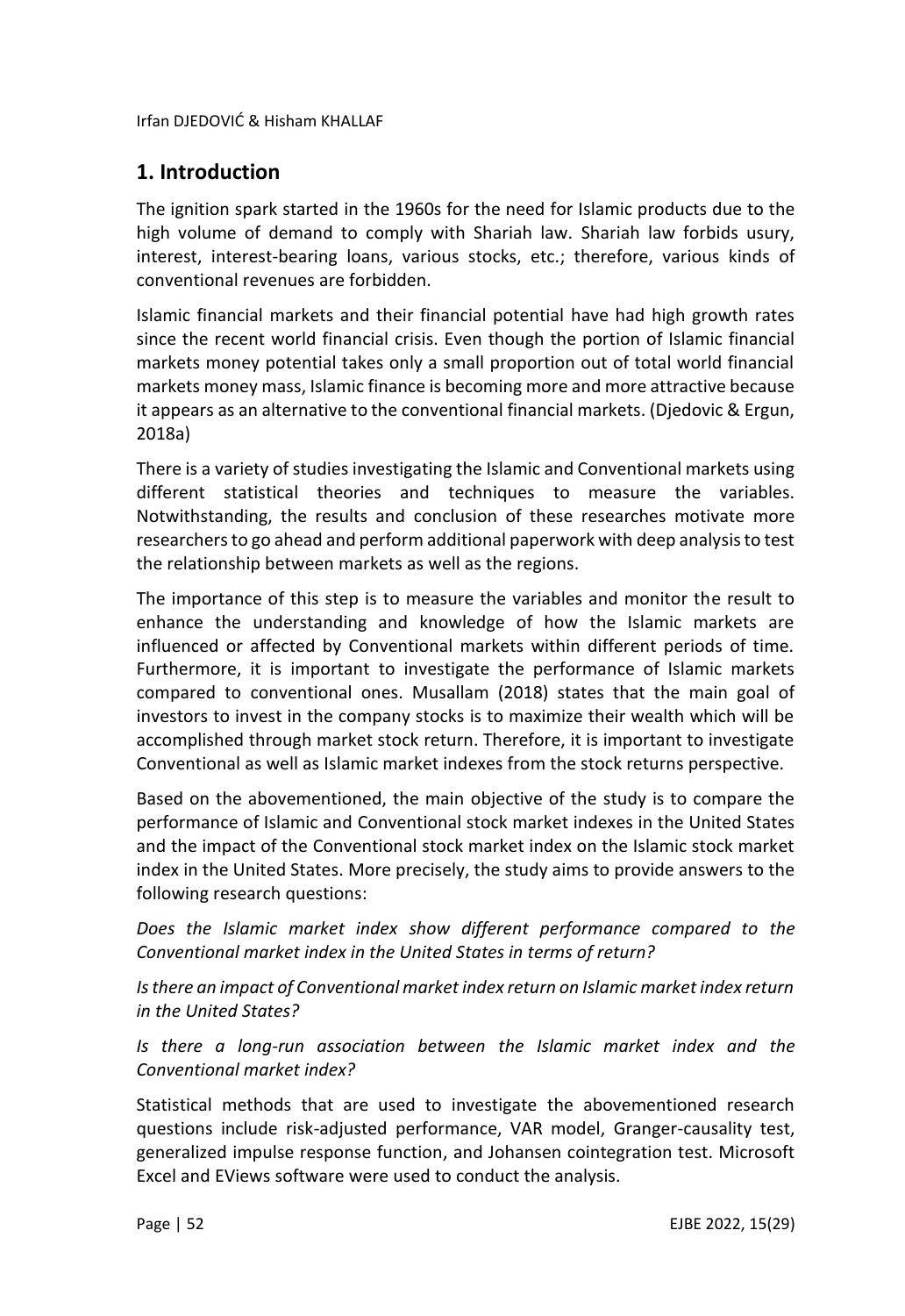The remainder of the paper is as follows. Section two reviews the literature. In section three, the data and methodology are presented. The empirical results of the study are presented in section four, while the conclusions of the study are found in section five.

## **2. Literature review**

In the following paragraphs presented is relevant literature regarding Islamic market index performance compared to the Conventional market index performance, as well as the literature that empirically investigates the impact of Conventional market indexes on Islamic stock market indexes.

## **2.1. Performance of Islamic stock market index vs. Conventional stock market index**

Hakim and Rashidian (2002) compared the performance of the Dow Jones Islamic Market Index (DJIMI) with Wilshire 5000 Index. The data used was for the period of 1999 to 2002. By using the cointegration technique, the findings indicated that on a risk-return basis, investors do not lose when investing in an Islamic index as a subset of a much larger market portfolio. Hassan and Girard (2011) examined the performance of seven indexes chosen from the Dow Jones Islamic Market Index (DJIM) vis-à-vis their non-Islamic counterparts using a variety of measures such as Sharpe and Treynor ratios. They found that The Dow Jones Islamic indexes outperformed their Conventional counterparts from 1996 to 2000 and underperformed them from 2001 to 2005. Overall, similar reward to risk and diversification benefits exists for both the Islamic and Conventional indexes. Walkshäusl and Lobe (2012) used a large international sample of 35 developed and emerging markets. They analyzed whether Islamic indexes had a different performance compared to Conventional counterpart indexes. The results suggested no evidence of performance differences when using robust Sharpe ratio tests and after controlling for market risk.

Jawadi et al. (2014) studied the financial performance of Islamic and Conventional indexes for three major regions: Europe, the USA, and the World. The study covers the period 2000–2011. The authors used different performance ratios and estimated the CAPM-GARCH model to take into account the financial risk time variation. According to the results, conventional investments seemed promising before the crisis and during periods of calmness, while Islamic funds have outperformed them since the subprime crisis began and in turbulent times, but this result is specific to the region under consideration and to the performance criterion. Ho et al. (2014) provided empirical evidence on risk-adjusted performance comparisons of share indexes from global Islamic and Conventional markets. The treasury-bill rate and the MSCI All-World index are used as risk-free rates and world benchmarks, respectively. They found that Islamic indexes outperformed their Conventional counterparts during crisis periods, but results are inconclusive for the non-crisis periods. In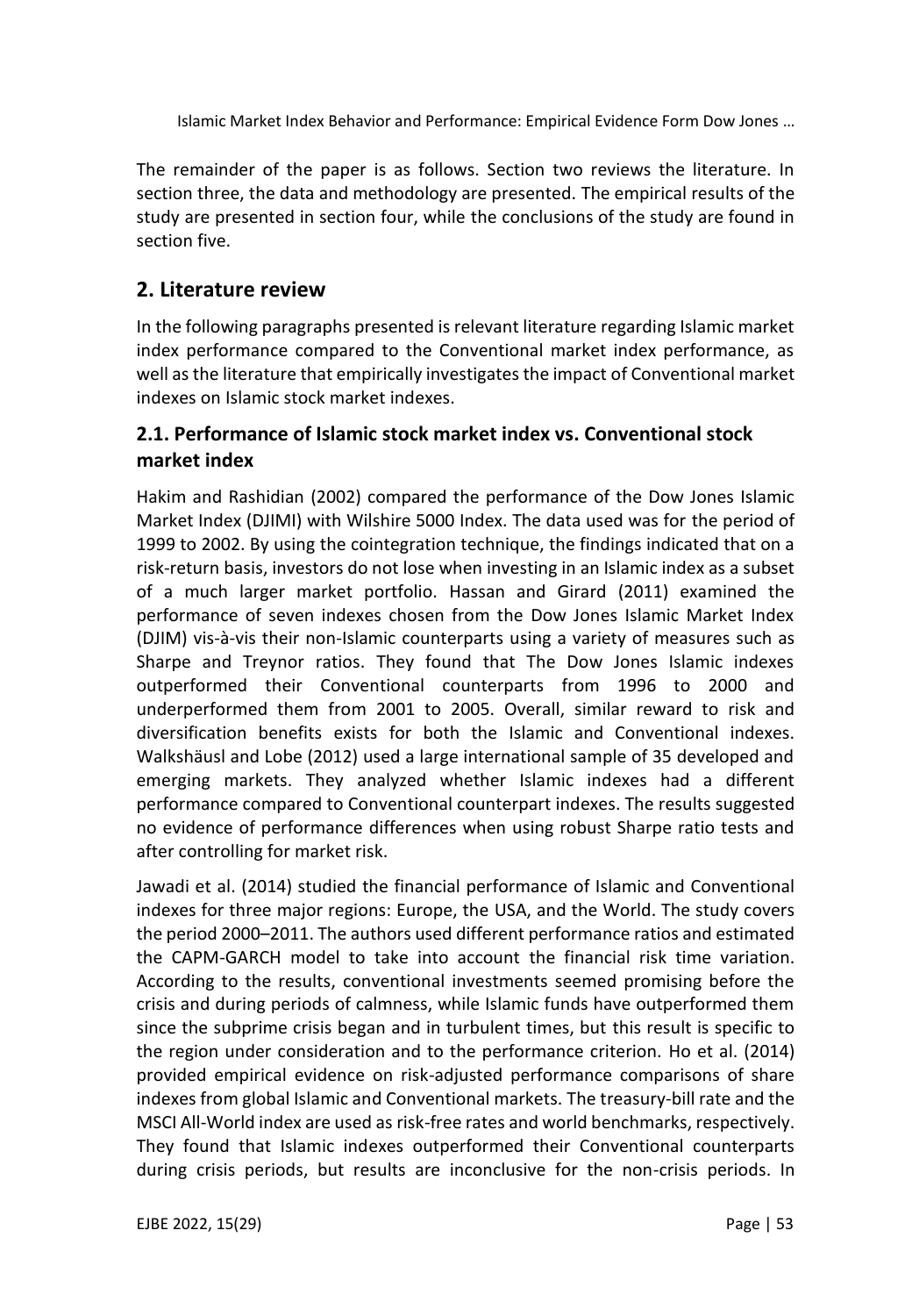addition, Abduh (2020) found that the Islamic index in Malaysia is less volatile during the crisis compared to the Conventional Index, which indicates the resilience of the Islamic market, which absorbed the fluctuations during hard times. Asutay et al. (2022) examined the performance of Islamic and Conventional Stock Indexes in the US during the financial crises. The results of the study suggested that the Islamic indexes had an outstanding performance compared with Conventional indexes during this period of time. Furthermore, based on the results, it is evident that Islamic indexes demonstrated fewer losses and less risk compared with Conventional indexes.

## **2.2. Impact of Conventional stock market index on Islamic stock market index**

Bahloul et al. (2017) examined the impact of Conventional index return and volatility, the inflation rate, and the short-term interest rate on Islamic stock market index returns from 2002 to 2014, using monthly data. They included ten developed and ten emerging market indexes. The results indicate that Conventional index return has a significant impact on Islamic index return. Jebran et al. (2017), in their study related to Pakistan, found significant long-run and short-run associations between Islamic and Conventional indexes. Furthermore, the study finds asymmetric bidirectional volatility spillover between Islamic and Conventional indexes.

Ng et al. (2017) used an asymmetric BEKK-GARCH model to examine the return and volatility linkages between the FTSE Bursa Malaysia Emas Shariah (FBMS) index and the sectoral indexes under a regular market. The analysis uses the daily historical data from 2009 to 2015, with a total of 1653 observations in each time series. The results suggest uni-directional mean return spillovers found in FBMS to KLCI, CON, CSU, FIN, IND, PRO, SER, and TIN. The converse is not true. Ahmed (2019) analyzed both mean and variance dynamics between the MSCI ACWI Islamic stock index on the one hand and three Conventional counterparts for the US, developed, and GCC markets on the other. The empirical evidence reveals the presence of substantial mean and volatility spillovers radiating from the mainstream stock market indexes to their Sharia-compliant counterpart, with the opposite direction being largely negated.

Shaari (2019) investigated the integration between Islamic and Conventional Stock Markets in Malaysia. The study focused on three key indexes to represent the stock markets in Bursa Malaysia, which are FTSE Emas Syariah Index (FBMESI), FTSE Kuala Lumpur Composite Index (FBMKLCI), and FTSE Ace Index (FBMAI). This study uses monthly data from January 2009 to December 2015. The results suggest that there is a significant correlation in the long-term relationship between FTSE Bursa Malaysia Emas Syariah Index (FBMESI) and with FTSE Bursa Malaysia KLCI (FBMKLCI) and FTSE Bursa Malaysia Ace Index (FBMAI). Furthermore, the results showed that there is a direct short-term Granger causality link between FTSE Bursa Malaysia Emas Syariah Index (FBMESI) to FTSE Bursa Malaysia KLCI (FBMKLCI).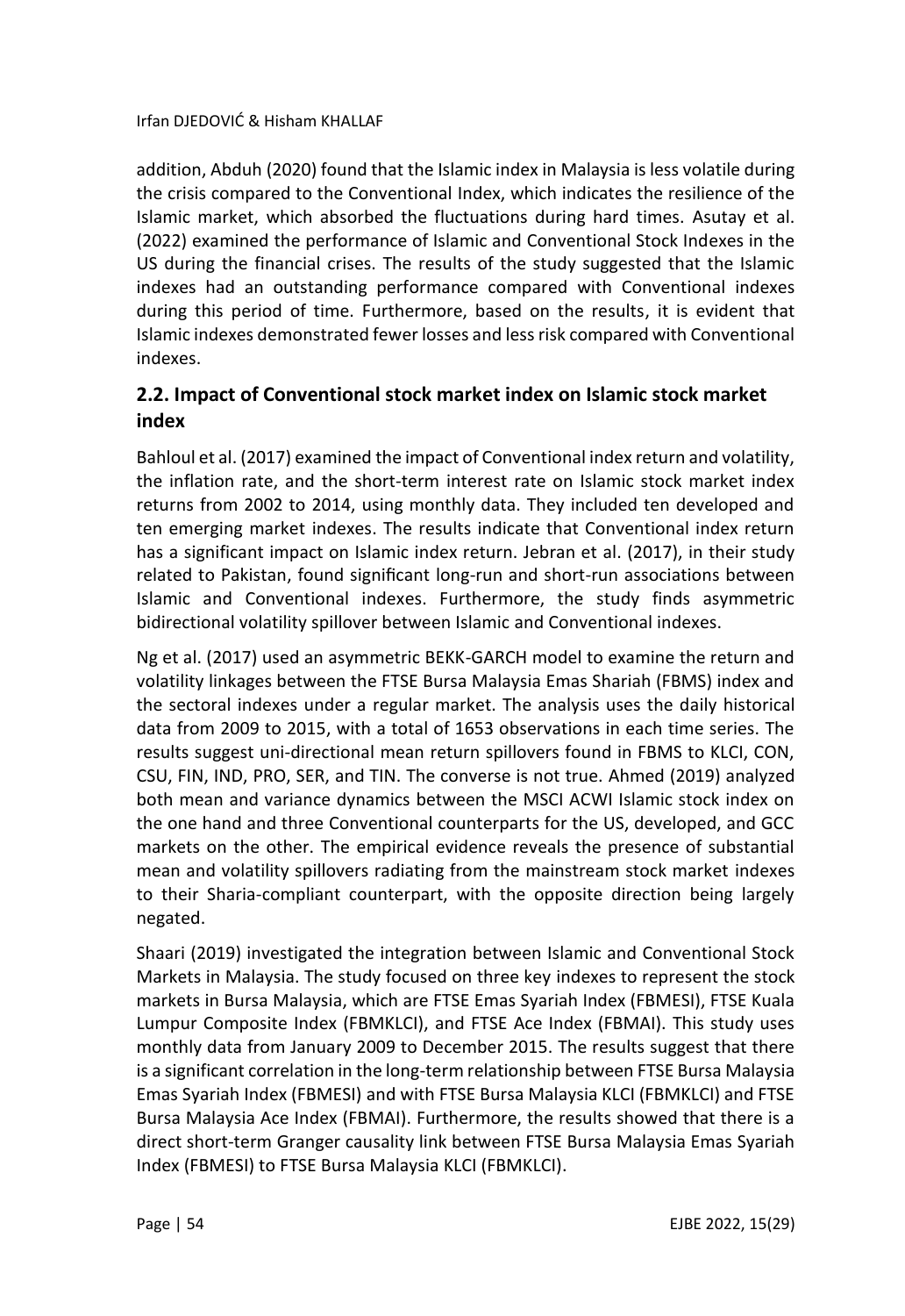# **3. Data and Methodology**

Two types of data in terms of frequency were used in the study. Daily observations of Dow Jones Islamic Market US Titans 50 (DJUS50) (Islamic index) and Dow Jones Composite Index (DJA) (Conventional index) in the period from January 2015 until December 2021 are obtained from the investing.com database. The Dow Jones Islamic Market U.S. Titans 50 Index (DJUS50) is designed to measure the largest and most liquid U.S. domiciled companies that comply with Islamic investment guidelines. The Dow Jones Composite Index (DJA) aims to represent large and wellknown U.S. companies. The data will be statistically analyzed and illustrated using Microsoft Excel and E-views software.

Risk-adjusted performance (Sharpe ratio), Vector Auto-regression (VAR), Grangercausality test, Impulse response function, as well as Johansen Cointegration tests are used in order to estimate the performance and impact.

The arithmetic return of the indexes is estimated by subtracting the index value at time t - 1 from the index value at time t and dividing it by the index value at time t, as shown in Eq. (1), where Rt is the return at time t, Pt is the index at time t, and Pt-1 is the index at time t - 1.

$$
Rt = \frac{(Pt - Pt - 1)}{Pt - 1}
$$
 (1)

In order to analyze risk-adjusted performance Sharpe ratio is used. The Sharpe ratio is a ratio of the risk premium to the standard deviation of the risk premium. Reminiscent of a Student t-test, this ratio attempts to measure the risk premium per unit of risk taken to acquire this premium.

The Sharpe Ratio is equal to:

$$
S = \frac{(rp - rf)}{\sigma e} \tag{2}
$$

Where rp is the return of the portfolio in question, rf is the risk-free rate of return, and  $\sigma$ e is the standard deviation of rp – rf (Sharpe, 1994). The risk-free rate considered for this study is the average three-month U.S. Treasury bill rate for the US.

When dealing with time-series data, it is important to examine the existence of unit root in the data series. If the variable is not stationary, we can obtain a high, although there is no meaningful relation between variables. To avoid spurious regression, it is necessary to apply the unit root test. There are numerous unit root tests, and one of the most popular among them is the Augmented Dickey-Fuller (ADF) test. Augmented Dickey-Fuller (ADF) is an extension of the Dickey-Fuller test. If the test shows that the data is non-stationary, the first difference of the variables will be employed before conducting the other analyses.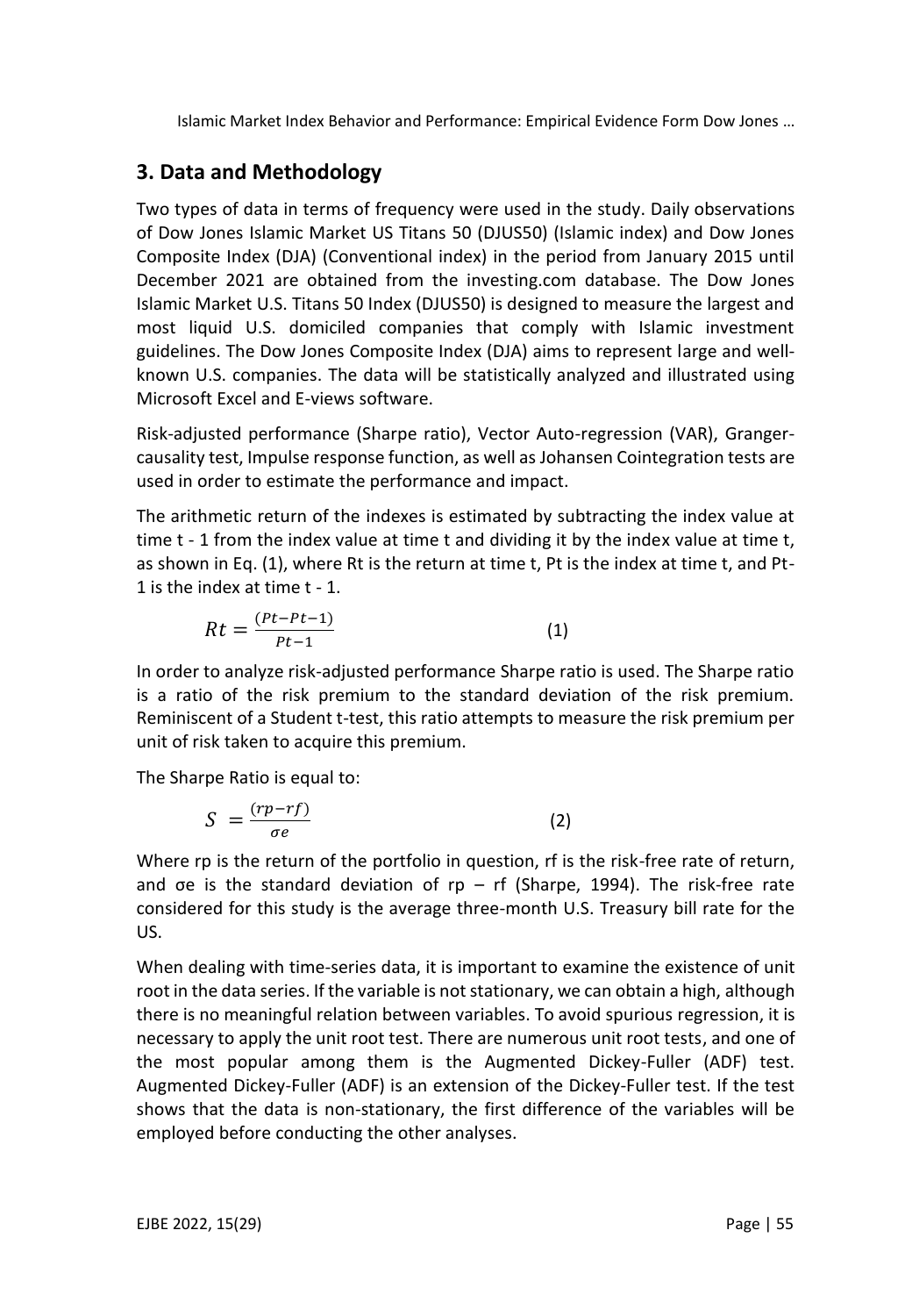Furthermore, in order to analyze the dynamic linkages between the two markets, the basic VAR methodology from Campbell (1991) is applied. VAR models generalize the univariate [autoregressive model](https://en.wikipedia.org/wiki/Autoregressive_model) (AR model) by allowing for more than one evolving variable. All variables in a VAR enter the model in the same way: each variable has an equation explaining its evolution based on its own [lagged values,](https://en.wikipedia.org/wiki/Lag_operator) the lagged values of the other model variables, and an [error term.](https://en.wikipedia.org/wiki/Errors_and_residuals_in_statistics) Every variable is modeled as a linear combination of past values itself, combined with the past values of other variables in the system. Since there are multiple time series impacting each other, it is modeled as a system of equations with one equation per variable (time series). For example, if there are two variables (Time series), Y1 and Y2, and we need to forecast the values of these variables at a time (t), in order to calculate Y1(t), VAR will use the past values of both Y1 and Y2.

Vector Autoregressive Analysis (VAR) requires that the data is stationary in order to avoid spurious regression. Therefore, we conducted the ADF unit root tests on the specified series. The Var model satisfies the stability condition, which was checked through AR roots in Table A1 (see Appendix).

When the VAR model has been estimated, Granger causality analysis, a statistical method for investigating the flow of information between time series, and Impulse Response Analysis, whose goal is to describe the evolution of a model's variables in reaction to a shock in one or more variables, can be used (Lütkepohl et al., 2006).

Impulse response functions (IRFs) are used to study the dynamic effects of a particular variable's shock on the other variables that are included in the same model. Furthermore, through the IRF we can learn whether the response of one variable to changes in the other variables is positive or negative and whether it is significant or not. If the point estimate of the IRF is above the zero line, it means that the response is positive. On the other hand, if the point estimate of the IRF is below the zero line, the response is negative. Besides, if the point estimate of the IRF passes through the zero line, the response is insignificant. In this study, the Cholesky decomposition adjusted response functions are used.

Finally, to check whether there is a long-run relationship between the two market indexes, the Johansen test is used (Johansen, 1988, 1991). This is a test for cointegration that allows more than one cointegrating relationship, unlike the Engle-Granger method.

## **4. Results**

Figure 1 and Figure 2 present Islamic and Conventional index price series as well as return series. Based on the graphical presentation, it can be noticed that the two series follow almost identical patterns.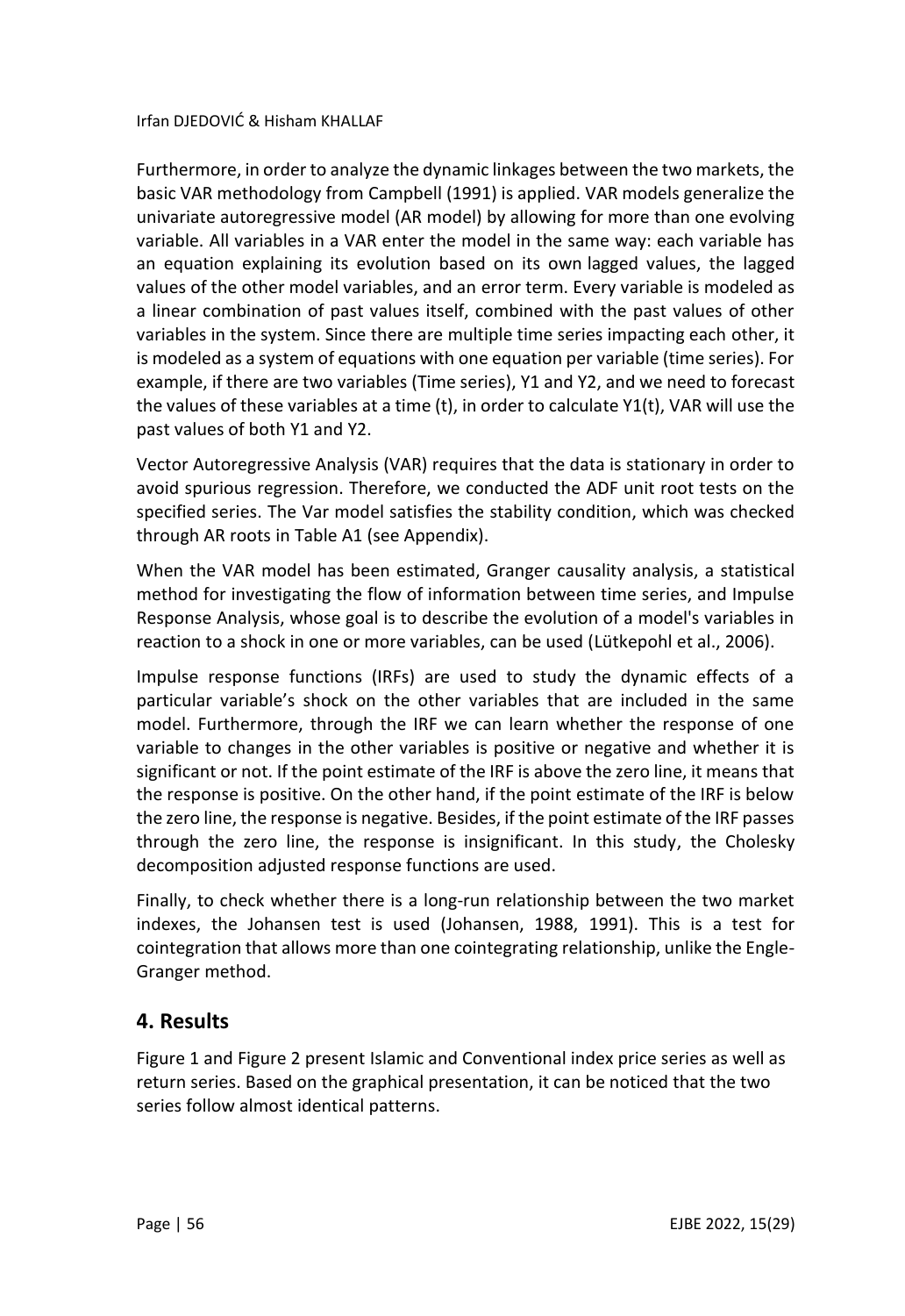

**Figure 1. Dow Jones Composite Index (DJA) price and Dow Jones Islamic Market US Titans 50 (DJUS50) price**



**Figure 2. Dow Jones Composite Index (DJA) and Dow Jones Islamic Market US Titans 50 (DJUS50) return**

Source: Authors' calculations

Table 1 present the results of descriptive statistics for the price and return series of the Islamic and the Conventional index.

|                | Conventional<br><b>Index Price</b> | <b>Islamic</b><br><b>Index Price</b> | Conventional<br><b>Index Return</b> | <b>Islamic</b><br><b>Index Return</b> |
|----------------|------------------------------------|--------------------------------------|-------------------------------------|---------------------------------------|
| Mean           | 8.178                              | 5.358                                | 0.000428                            | 0.000657                              |
| Median         | 8.200                              | 4.868                                | 0.000821                            | 0.000744                              |
| <b>Maximum</b> | 12284.3                            | 10404.80                             | 0.114339                            | 0.100613                              |
| <b>Minimum</b> | 5,467                              | 3,268                                | $-0.122733$                         | $-0.120531$                           |
| Std. Dev.      | 1,703                              | 1.780                                | 0.011427                            | 0.011783                              |

#### **Table 1. Descriptive Statistics**

The ADF test results have been exhibited in Tables 2, Table 3, Table 4, Table 5, Table 6, and Table 7. It is found that the Islamic index and Conventional index price are non-stationary at levels, while the data are stationary at the first difference. The return values of the Islamic and the Conventional indexes are found to be stationary at levels. This suggests that the data are fit enough to apply Granger causality, VAR, and other tests. In other words, the return series have no unit roots. Hence, the level form of returns will be used for further estimation throughout the analysis, while the price series in the level form will be used for the cointegration test.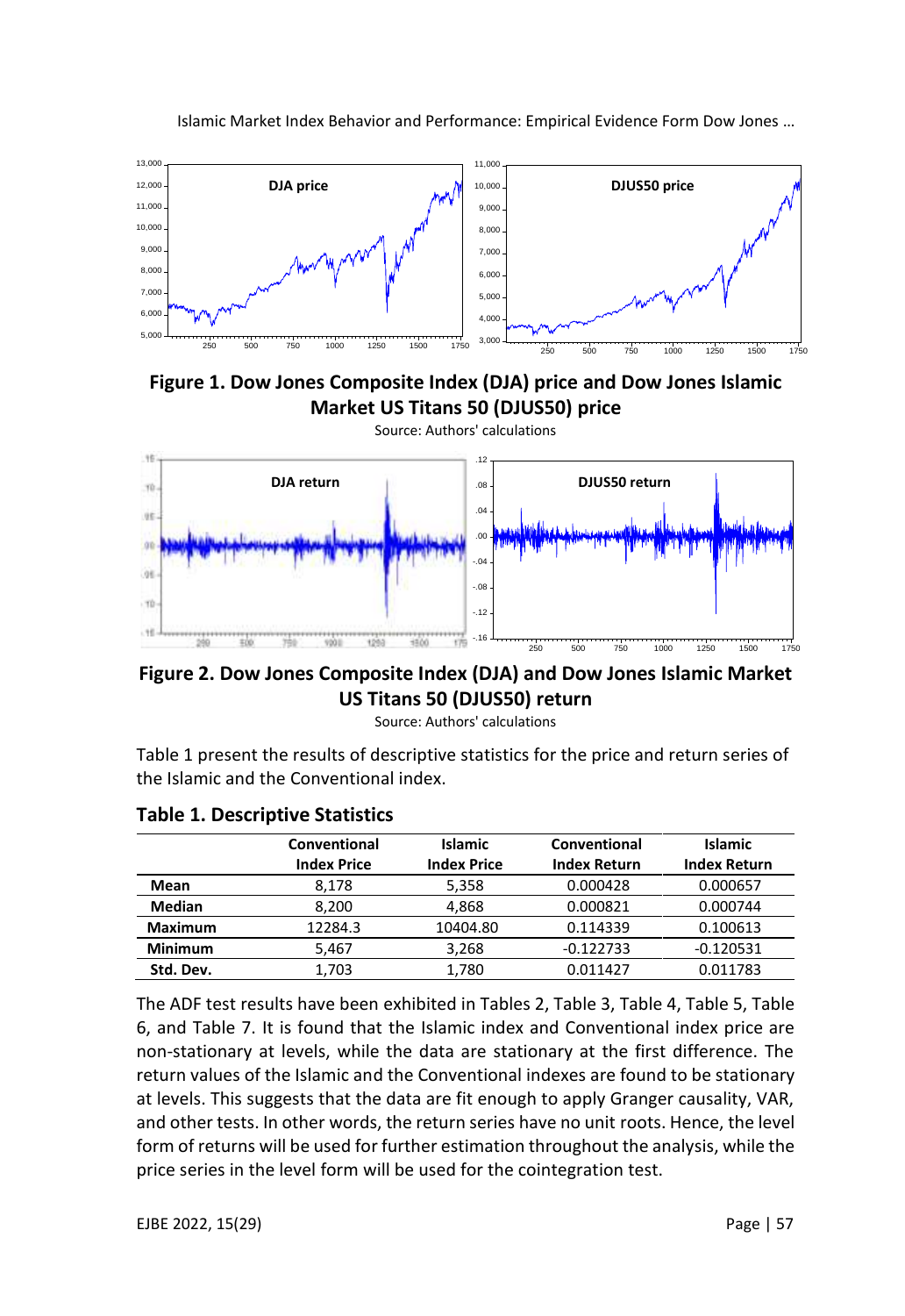## **Table 2. Stationarity test for unit root for Conventional index price**

| Null Hypothesis: Conventional Price has a unit root |           |              |        |
|-----------------------------------------------------|-----------|--------------|--------|
| <b>Exogenous: Constant</b>                          |           |              |        |
| Lag Length: 9 (Automatic - based on SIC, maxlag=24) |           |              |        |
|                                                     |           | t-Statistic  | Prob.* |
| Augmented Dickey-Fuller test statistic              |           | $-0.085747$  | 0.9491 |
| Test critical values:                               | 1% level  | $-3,433,878$ |        |
|                                                     | 5% level  | $-2,862,985$ |        |
|                                                     | 10% level | $-2.567.586$ |        |

Note: \*MacKinnon (1996) one-sided p-values.

## **Table 3. Stationarity test for unit root for first difference of Conventional index price**

| Null Hypothesis: D(Conventional Price) has a unit root |           |              |        |  |
|--------------------------------------------------------|-----------|--------------|--------|--|
| Exogenous: Constant                                    |           |              |        |  |
| Lag Length: 8 (Automatic - based on SIC, maxlag=24)    |           |              |        |  |
|                                                        |           | t-Statistic  | Prob.* |  |
| Augmented Dickey-Fuller test statistic                 |           | $-1,275,163$ | 0.0000 |  |
| Test critical values:                                  | 1% level  | $-3,433,878$ |        |  |
|                                                        | 5% level  | $-2,862,985$ |        |  |
|                                                        | 10% level | $-2,567,586$ |        |  |

Note: \*MacKinnon (1996) one-sided p-values.

#### **Table 4. Stationarity test for unit root for Islamic index price**

| Null Hypothesis: Islamic Price has a unit root      |           |              |        |
|-----------------------------------------------------|-----------|--------------|--------|
| <b>Exogenous: Constant</b>                          |           |              |        |
| Lag Length: 9 (Automatic - based on SIC, maxlag=24) |           |              |        |
|                                                     |           | t-Statistic  | Prob.* |
| Augmented Dickey-Fuller test statistic              |           | 1,786,186    | 0.9998 |
| Test critical values:                               | 1% level  | $-3,433,878$ |        |
|                                                     | 5% level  | $-2,862,985$ |        |
|                                                     | 10% level | $-2,567,586$ |        |
|                                                     |           |              |        |

Note: \*MacKinnon (1996) one-sided p-values.

## **Table 5. Stationarity test for unit root for the first difference of Islamic index price**

| Null Hypothesis: D(Islamic Price) has a unit root   |           |              |        |
|-----------------------------------------------------|-----------|--------------|--------|
| Exogenous: Constant                                 |           |              |        |
| Lag Length: 8 (Automatic - based on SIC, maxlag=24) |           |              |        |
|                                                     |           | t-Statistic  | Prob.* |
| Augmented Dickey-Fuller test statistic              |           | $-1,320,407$ | 0.0000 |
| Test critical values:                               | 1% level  | $-3,433,878$ |        |
|                                                     | 5% level  | $-2,862,985$ |        |
|                                                     | 10% level | $-2,567,586$ |        |

Note: \*MacKinnon (1996) one-sided p-values.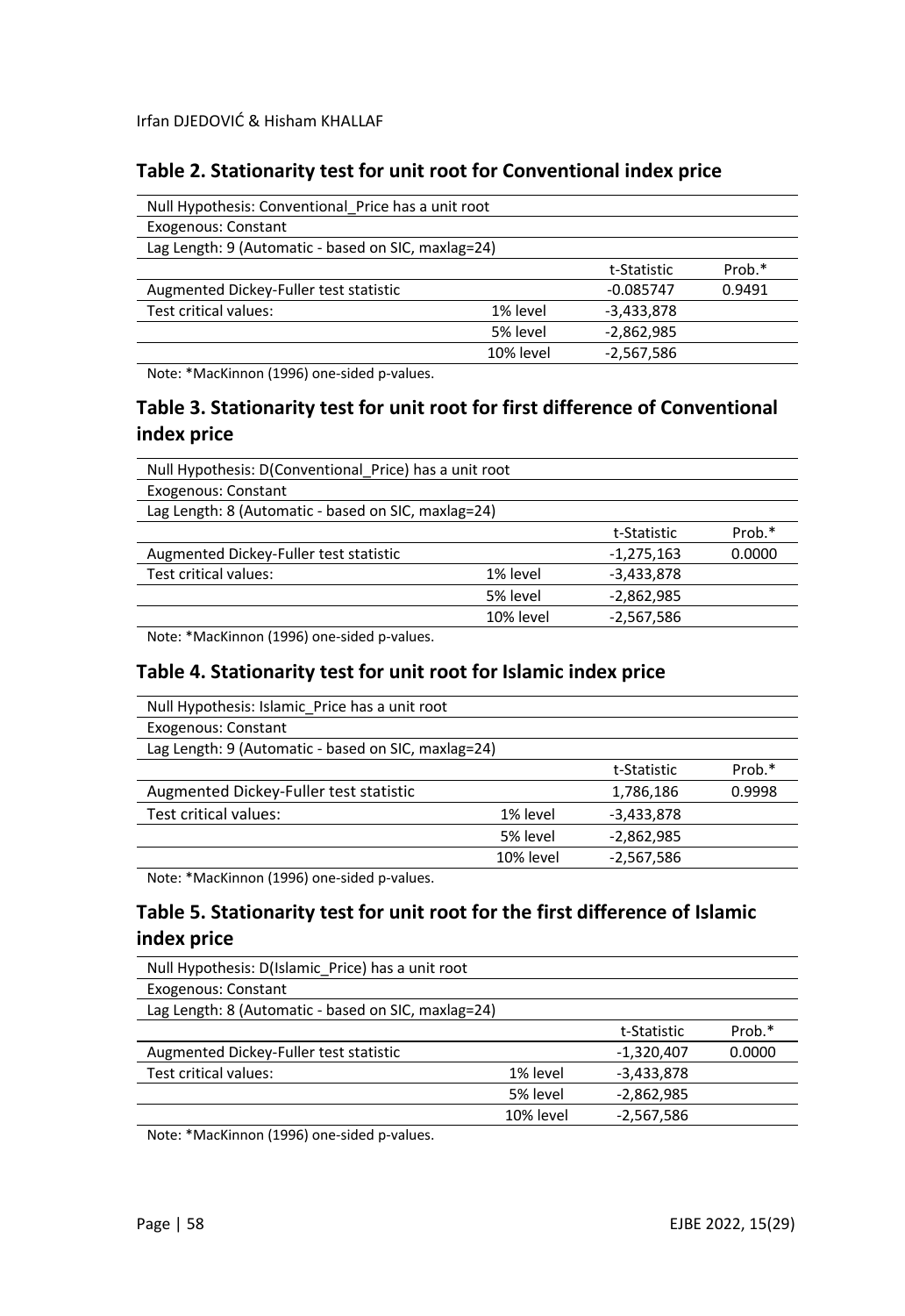## **Table 6. Stationarity Test for Unit Root for Conventional Index Returns**

| Null Hypothesis: Conventional Return has a unit root |           |              |        |
|------------------------------------------------------|-----------|--------------|--------|
| Exogenous: Constant                                  |           |              |        |
| Lag Length: 8 (Automatic - based on SIC, maxlag=24)  |           |              |        |
|                                                      |           | t-Statistic  | Prob.* |
| Augmented Dickey-Fuller test statistic               |           | $-1,302,330$ | 0.0000 |
| Test critical values:                                | 1% level  | $-3,433,878$ |        |
|                                                      | 5% level  | $-2,862,985$ |        |
|                                                      | 10% level | $-2.567.586$ |        |

Note: \*MacKinnon (1996) one-sided p-values.

#### **Table 7. Stationarity Test for Unit Root for Islamic Index Returns**

|           | t-Statistic  | Prob.* |
|-----------|--------------|--------|
|           | $-1.364.920$ | 0.0000 |
| 1% level  | $-3,433,878$ |        |
| 5% level  | $-2,862,985$ |        |
| 10% level | $-2,567,586$ |        |
|           |              |        |

Note: \*MacKinnon (1996) one-sided p-values.

Table 8 shows the results of risk-adjusted performance through the Sharpe ratio. From the results of the Sharpe ratio analysis, it can be stated that the Islamic index shows better results compared to the Conventional index. This suggests that when including both returns and standard deviations of the two indexes, considering the risk-free rate, the Islamic market index is having better performance (0.75) than the counterpart Conventional market index (0.42).

## **Table 8. Sharpe ratio results for Conventional and Islamic index in the US (Risk-Adjusted Performance)**

|                        | Islamic index | Conventional index |
|------------------------|---------------|--------------------|
| Average return         | 0.159         | 0.096              |
| Average risk-free rate | 0.020         | 0.020              |
| St. deviation          | 0.187         | 0.181              |
| Sharpe ratio           | 0.75          | 0.42               |

Table 9 present the results of the VAR model. The results suggest that the Conventional market index returns have a significant negative impact on the Islamic market index return in the second lag, while there is a significant positive impact of the Conventional market index return on the Islamic market index return in the second lag. Furthermore, the results from the VAR model suggest that there is also a significant negative impact of the Islamic market index return on the Conventional market index return in the first lag.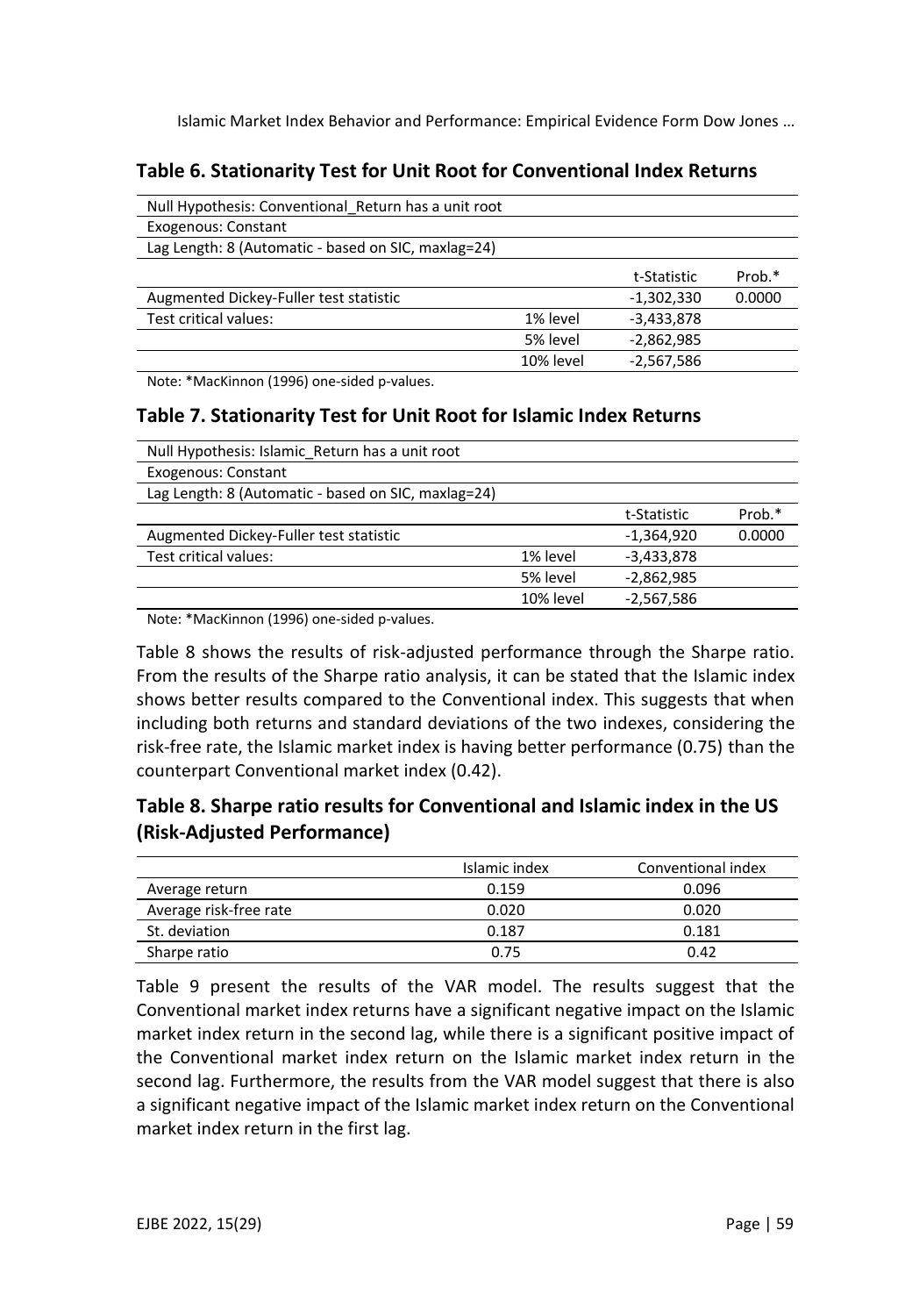#### **Table 9. VAR Results**

| <b>Vector Autoregression Estimates</b>        |                |                     |
|-----------------------------------------------|----------------|---------------------|
| Sample (adjusted): 4 1763                     |                |                     |
| Included observations: 1760 after adjustments |                |                     |
| Standard errors in () & t-statistics in []    |                |                     |
|                                               | Islamic Return | Conventional Return |
| Islamic Return(-1)                            | $-0.113899$    | $-0.120100$         |
|                                               | (0.05024)      | (0.04898)           |
|                                               | $[-2.26698]$   | $[-2.45194]$        |
| Islamic Return(-2)                            | $-0.130947$    | $-0.068953$         |
|                                               | (0.05002)      | (0.04876)           |
|                                               | $[-2.61804]$   | $[-1.41407]$        |
| Conventional Return(-1)                       | $-0.103856$    | $-0.052350$         |
|                                               | (0.05149)      | (0.05020)           |
|                                               | $[-2.01708]$   | $[-1.04291]$        |
| Conventional Return(-2)                       | 0.205752       | 0.169585            |
|                                               | (0.05152)      | (0.05023)           |
|                                               | [3.99359]      | [3.37632]           |
| C                                             | 0.000791       | 0.000521            |
|                                               | (0.00027)      | (0.00027)           |
|                                               | [2.88914]      | [1.95275]           |
| R-squared                                     | 0.059415       | 0.048882            |
| Adj. R-squared                                | 0.057271       | 0.046714            |
| Sum sq. resids                                | 0.229633       | 0.218253            |
| S.E. equation                                 | 0.011439       | 0.011152            |
| F-statistic                                   | 2,771,509      | 2,254,903           |
| Log likelihood                                | 5,373,688      | 5,418,419           |
| Akaike AIC                                    | $-6,100,782$   | $-6,151,613$        |
| Schwarz SC                                    | $-6,085,233$   | $-6,136,064$        |
| Mean dependent                                | 0.000671       | 0.000445            |
| S.D. dependent                                | 0.011781       | 0.011422            |
| Determinant resid covariance (dof adj.)       |                | 3.66E-09            |
| Determinant resid covariance                  |                | 3.64E-09            |
| Log likelihood                                |                | 12105.85            |
| Akaike information criterion                  |                | $-1,374,529$        |
| Schwarz criterion                             |                | $-1,371,419$        |

In Table 10, the results of the Granger-Causality test are presented. The results suggest that there is a bidirectional causality among Islamic and Conventional market index returns. These results are in line with the results from the VAR model. The results suggest that the returns of the two indexes contain significant information to forecast each other.

## **Table 10. Granger Causality Test**

| Pairwise Granger Causality Tests                          |      |             |          |
|-----------------------------------------------------------|------|-------------|----------|
| Sample: 1 1763                                            |      |             |          |
| Lags: 2                                                   |      |             |          |
| Null Hypothesis:                                          | Obs  | F-Statistic | Prob.    |
| Conventional Return does not Granger Cause Islamic Return | 1760 | 972.235     | $6.E-05$ |
| Islamic Return does not Granger Cause Conventional Return |      | 399.514     | 0.0186   |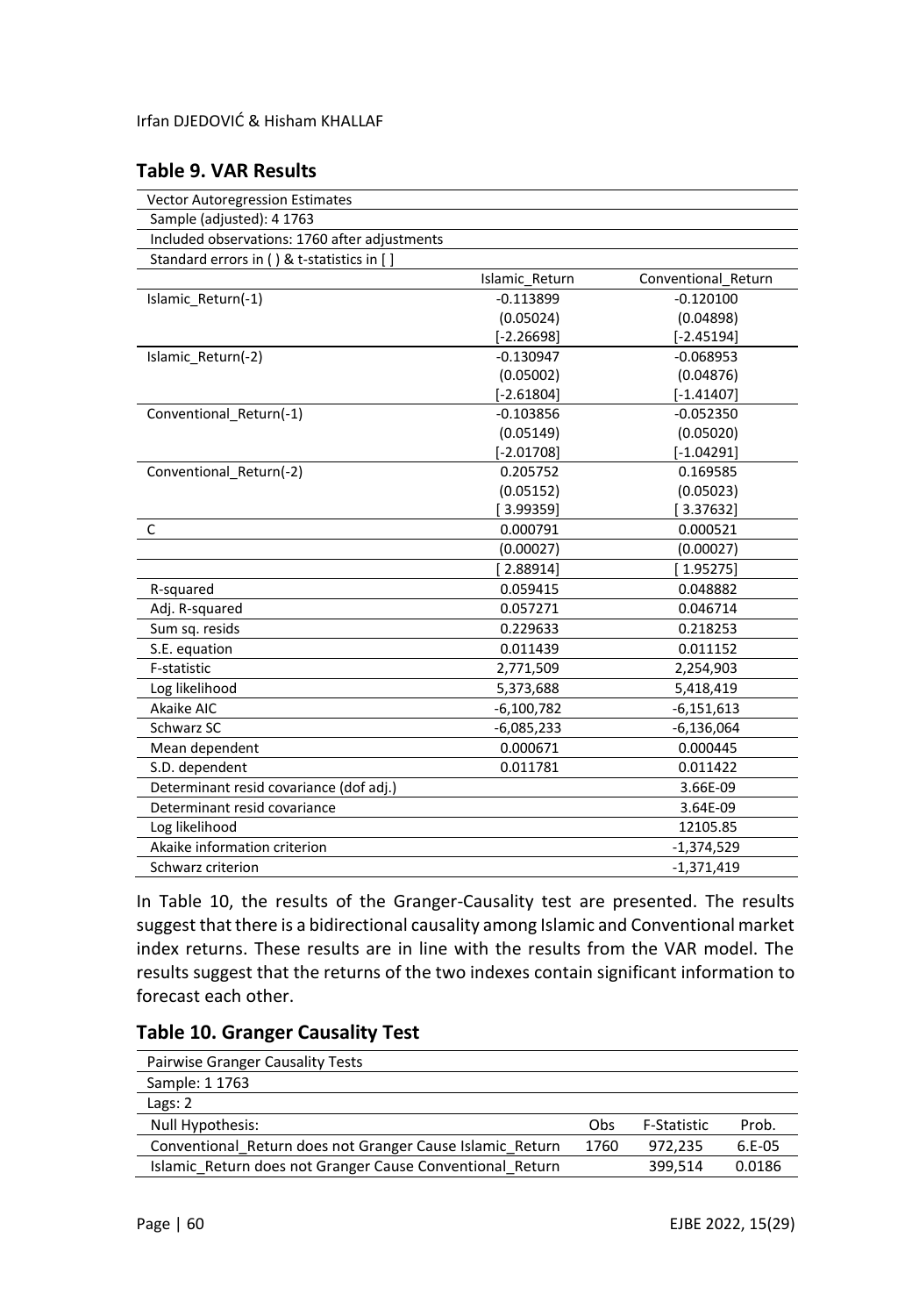In Figure 3, the results of impulse responses for the given period of time are presented. The results suggest that Islamic market index return is in the first two lags slightly negatively affected by the shocks in Conventional market index returns, while in the third lag this effect becomes slightly positive. In the fourth lag this effect diminishes. Furthermore, from the impulse response analysis, it can be seen that Conventional index returns react negatively to the shocks in Islamic index return in the second lag, while the effect becomes positive in the third lag, and it disappears in the fourth lag. This suggests that there is a similar pattern of reaction to the shocks coming from Conventional market index return to the Islamic index return and vice versa. It can be concluded that there is a bidirectional causality in terms of impulse responses, while the Conventional market index responds more to shocks in the Islamic market index than vice versa.



Source: Authors' calculations

In Table 11, the results of the Johansen Cointegration Test are shown. Based on the results, it can be stated that there is no cointegration between Dow Jones Islamic Market US Titans 50 (DJUS50) and Dow Jones Composite Index (DJA). This suggests that these two indexes are not associated in the long run.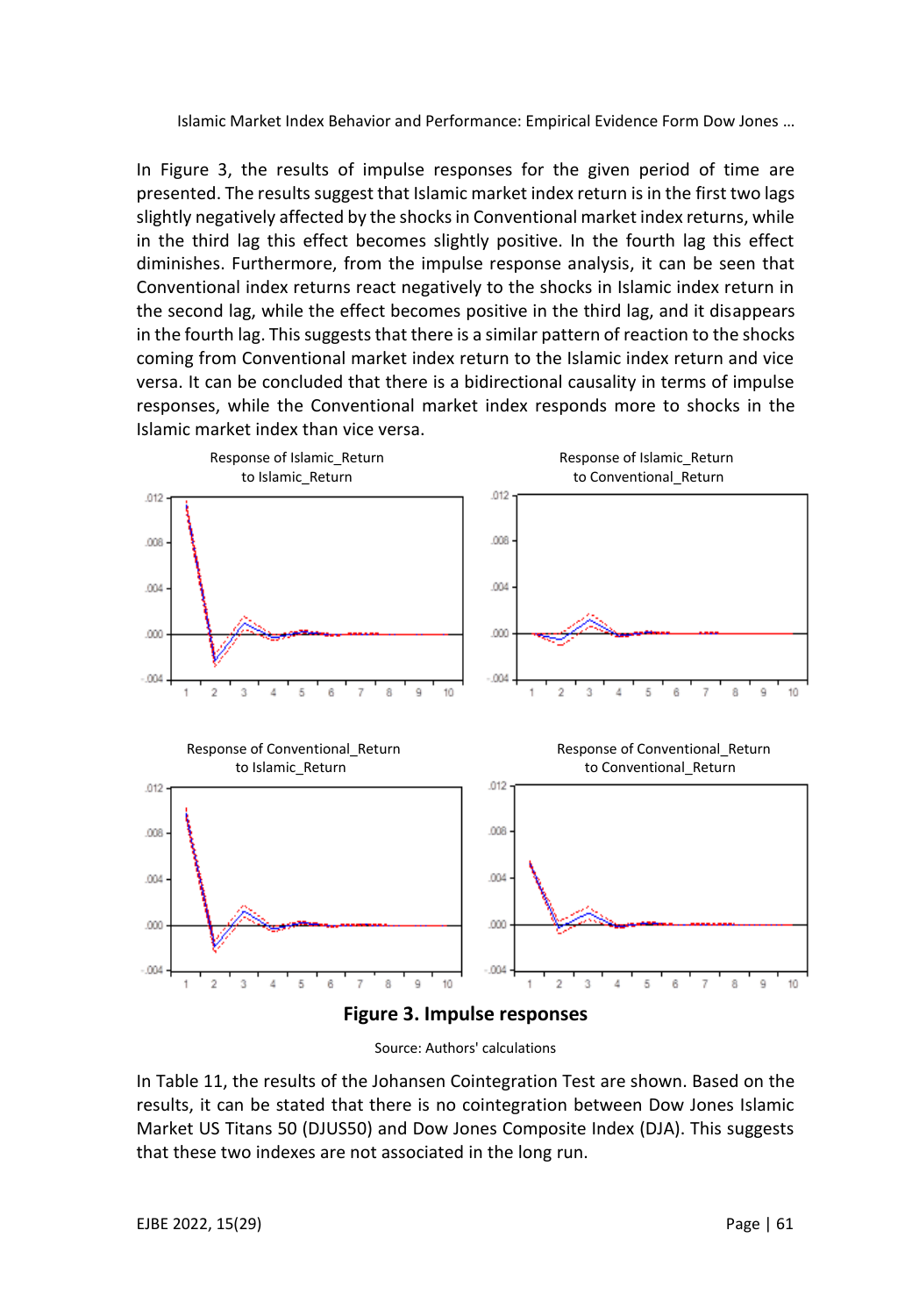| Sample (adjusted): 6 1763                     |            |           |                       |         |
|-----------------------------------------------|------------|-----------|-----------------------|---------|
| Included observations: 1758 after adjustments |            |           |                       |         |
| Trend assumption: Linear deterministic trend  |            |           |                       |         |
| Series: Conventional Price Islamic Price      |            |           |                       |         |
| Lags interval (in first differences): 1 to 4  |            |           |                       |         |
| Unrestricted Cointegration Rank Test (Trace)  |            |           |                       |         |
| Hypothesized                                  |            | Trace     | 0.05                  |         |
| No. of $CE(s)$                                | Eigenvalue | Statistic | <b>Critical Value</b> | Prob.** |
| None                                          | 0.003737   | 1,058,042 | 1,549,471             | 0.2387  |
| At most 1 *                                   | 0.002272   | 3,998,460 | 3,841,466             | 0.0455  |

## **Table 11. The Johansen Cointegration Test**

Notes: Trace test indicates no cointegration at the 0.05 level

\* Denotes rejection of the hypothesis at the 0.05 level

\*\*MacKinnon-Haug-Michelis (1999) p-values

#### **5. Discussion**

This study approached the Islamic market index from several different angles. The first part of the analysis is related to the risk-adjusted performance of the Islamic market index compared to the Conventional market index. The results showed that the Islamic market index performs better than the Conventional market index during the observed period of time since the Sharpe ratio of the Islamic market index of 0.75 is higher than the Sharpe ratio of the Conventional market index of 0.42. The results of the analysis are in line with Hakim and Rashidian (2002), who concluded that the risk per unit of return on the Conventional Wilshire 5000 (W5000) index is higher than the risk per unit of return on the Dow Jones Islamic Market (DJIM) index. Previous studies highlight that in some instances, Conventional market indexes outperformed Islamic indexes, and in some others, the reverse was the case. In summary, existing literature relating to index performance is contradictory and limited (Ho et al., 2014)

The results of the VAR analysis and Granger-causality test showed that there is bidirectional causality between the two indexes. The results of impulse response analysis that shows the behavior of the Islamic market index based on the shocks coming from the Conventional market index showed that there is bidirectional causality and responsiveness to the shocks. The results are in line with the results of the study conducted by Albaity and Ahmad (2008), who found similar results for Islamic and Conventional market indexes in Malaysia.

In order to investigate the long-run relationship between two indexes, the Johansen cointegration test is used. The results showed that there is no long-run relationship between the two indexes. This result is in accordance with the results of Hakim and Rashidian (2002), where it was found that DJIMI (Islamic index) is not cointegrated with Wilshire 5000 in a bivariate model. Furthermore, it is in line with the study of Reyes and Grieb (1998), who did not find any cointegration relationship between socially responsible and non-socially responsible funds. However, it is not in line with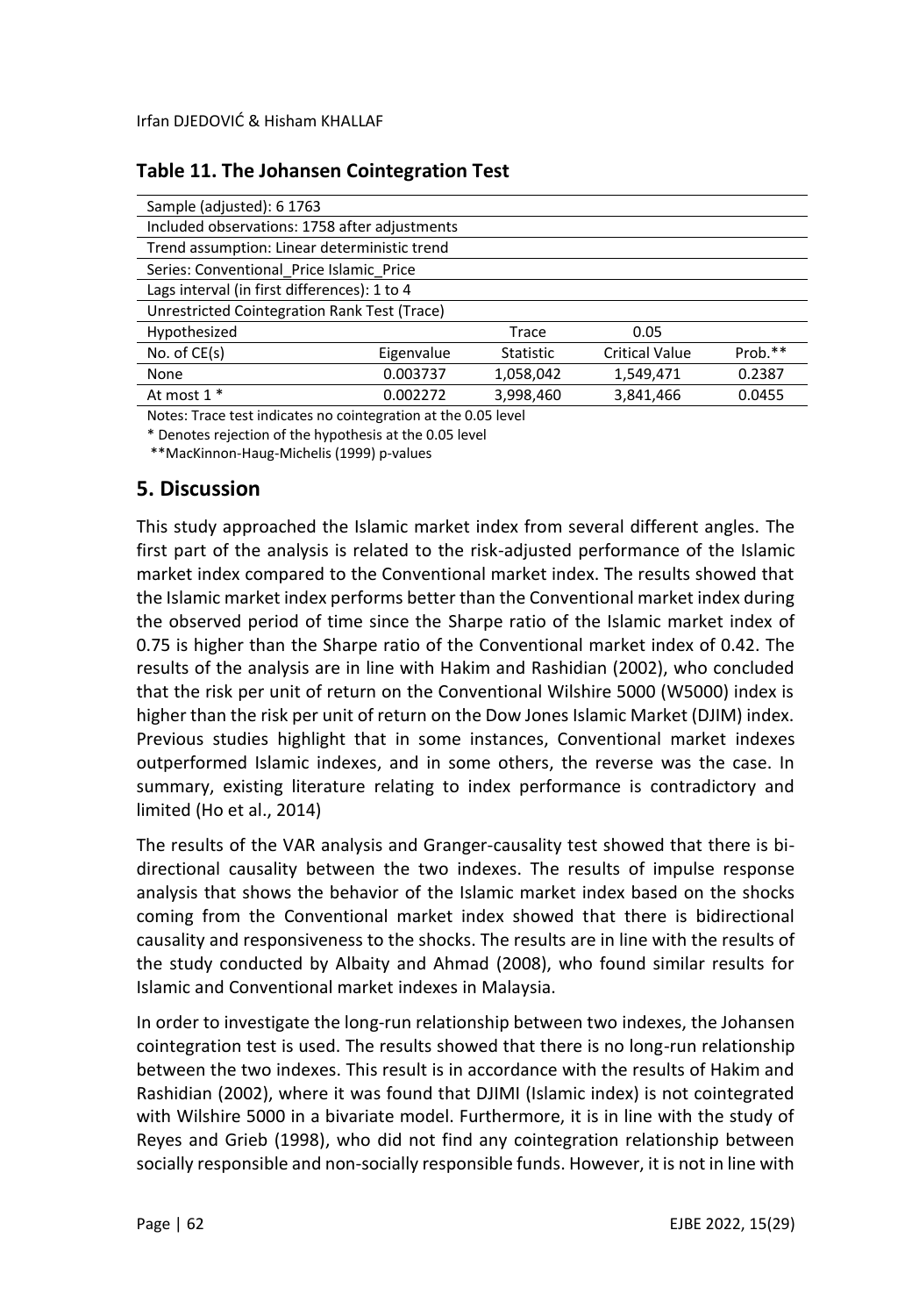the results of the study by Albaity and Ahmad (2008), who found cointegration between KLSI (Islamic index) and KLCI (Conventional index) in Malaysia.

## **6. Conclusion**

The task of this research was to study the Islamic stock market index performance relative to the Conventional counterpart stock market index performance, as well as to investigate the impact of the Conventional stock market index on the Islamic stock market index in the US. Furthermore, the study investigated the long-run association between the two stock market indexes.

Results based on risk-adjusted performance (Sharpe ratio) indicate that the Islamic market index performs better than the Conventional market index. In order to examine the impact and the shocks, conducted are the Vector autoregressive analysis (VAR), Granger-Causality test, and the generalized impulse-response functions. Furthermore, through VAR analysis and impulse-response functions, the impact of the Islamic market index on the Conventional market index could also be examined.

The VAR analysis results indicated that there is a significant bi-directional impact between the Conventional market index return and the Islamic market index return. Furthermore, the results of the Granger-causality test are in line with the results of the VAR model, suggesting that the Conventional market index return granger causes the Islamic market index return and vice versa. Generalized impulse-response functions showed that there is also bi-directional responsiveness of Islamic market index return to the shocks in the Conventional market index return and vice versa.

Furthermore, the results of the Johansen Cointegration test indicate that there is no long-run association between the two indexes. The results suggest that the movement of Islamic market index return, in the long run, can not be explained by following the behavior of the Conventional market index return since, in the longrun Islamic market index is moving independently from the Conventional market index.

Based on the results of the study, several conclusions can be highlighted. The Islamic equity market showed slightly better results compared to the Conventional one regarding risk-adjusted performance. This suggests that investors who are investing in Islamically compliant equities do not have any disadvantage; on the contrary, they can even have slightly better risk-adjusted returns. However, general results according to the abovementioned literature show mixed results related to the performance.

Furthermore, the Islamic market index is not independent of the Conventional market index impact, which suggests that in the short-run, it is affected by the movements/shocks in the Conventional market index. Therefore, if we consider diversification opportunities, the Islamic market index is not such a safe way of investing compared to the Conventional counterpart. The results cast doubts on the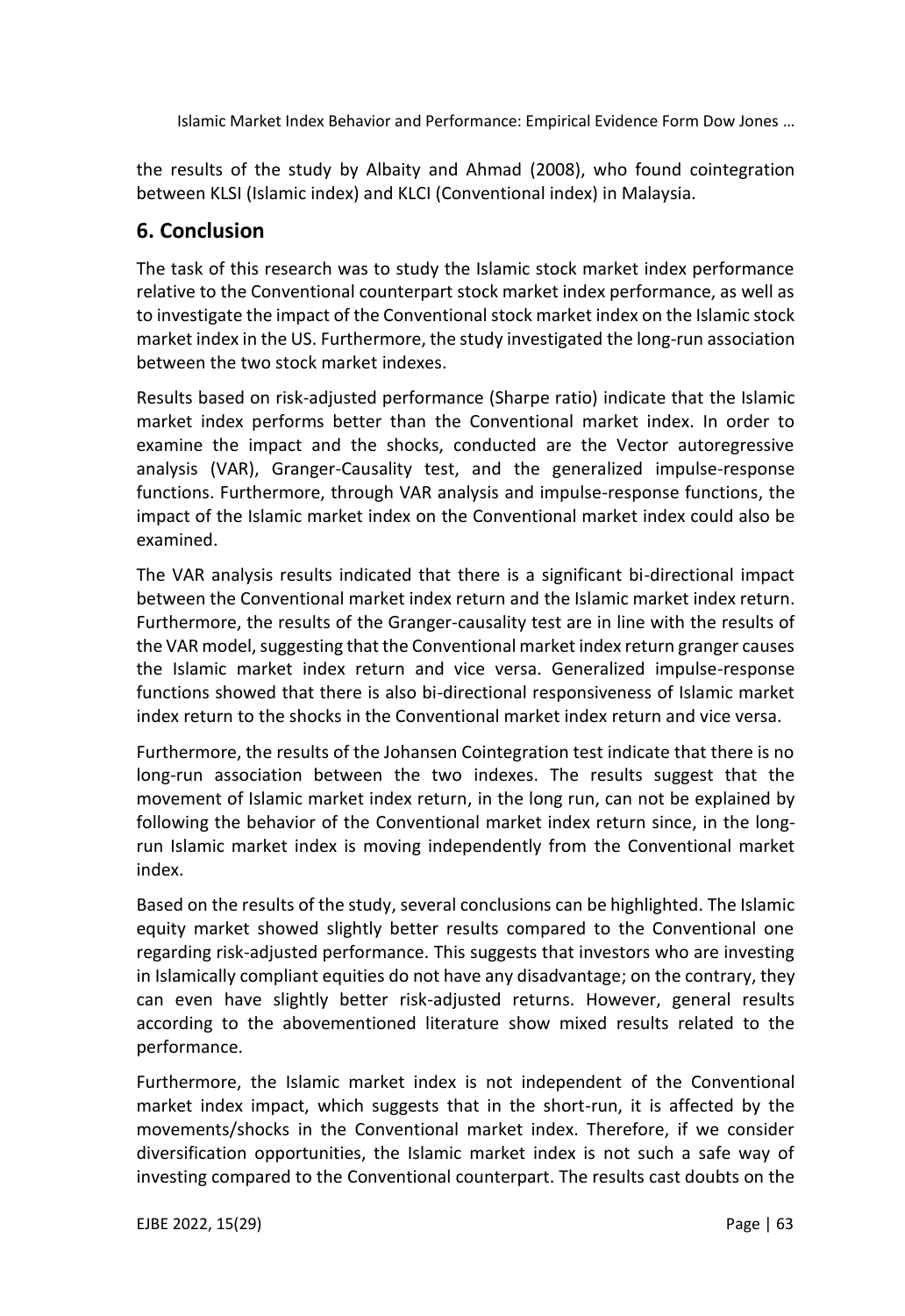diversification gains from including the Shariah-compliant stocks with the Conventional ones in a portfolio. Furthermore, there was a doubt regarding how Shariah principles make Islamic market indexes different from Conventional ones. Hammoudeh et al. (2014) suggested that both the Islamic and Conventional stock markets were driven by common economic and financial factors in most cases and that it seemed that the gap between the Islamic and Conventional stock markets decreased significantly as a result of globalization. Therefore, the Islamic stock markets were also exposed to major economic and financial shocks affecting the world finance system (Djedovic & Ergun 2018b).

The explanation for this can be found in the following arguments. In a market economy, the value of a firm can be influenced both directly and indirectly. Also, Islamic scholars have made some concessions on the permissible degree of financial leverage and the level of interest income in relation to DJIMI constituent firms. Thus, Dow Jones Islamic equity returns could be expected to be sensitive to Conventional stock index changes (Djedovic & Ergun 2018b).

However, as already mentioned, the results suggest that for the US, the movement of Islamic index return, in the long run, can not be explained by looking at the behavior of Conventional index return since, in the long run, it is moving independently from Conventional index.

This study will contribute both to the literature and practice. It will contribute to the already existing literature through the usage of the latest data covering pre and crisis periods, while the practical implication will help investors to better understand the behavior of the Islamic market index.

#### **References**

Ahmed, W. M. (2019). Islamic and Conventional equity markets: Two sides of the same coin, or not?. *The Quarterly Review of Economics and Finance, 72*, 191-205. <https://doi.org/10.1016/j.qref.2018.12.010>

Abduh, M. (2020), Volatility of Malaysian Conventional and Islamic indices: does financial crisis matter?. *Journal of Islamic Accounting and Business Research, 11*(1), 1-11. <https://doi.org/10.1108/JIABR-07-2017-0103>

Albaity, M., & Ahmad, R. (2008). Performance of Syariah and Composite Indices: Evidence from Bursa Malaysia. *Asian Academy of Management Journal of Accounting and Finance, 4*(1), 23-43.

Asutay, M., Wang, Y. & Avdukic, A. (2022). Examining the Performance of Islamic and Conventional Stock Indices: A Comparative Analysis. *Asia-Pacific Financial Markets*, 29, 327- 355[. https://doi.org/10.1007/s10690-021-09351-7](https://doi.org/10.1007/s10690-021-09351-7)

Bahloul, S., Mroua, M., & Naifar, N. (2017). The impact of macroeconomic and conventional stock market variables on Islamic index returns under regime switching. *Borsa Istanbul Review, 17*(1), 62-74[. https://doi.org/10.1016/j.bir.2016.09.003](https://doi.org/10.1016/j.bir.2016.09.003)

Campbell, J.Y. (1991). A Variance Decomposition for Stock Returns. *The Economic Journal 101*(405), 157-179[. https://doi.org/10.2307/2233809](https://doi.org/10.2307/2233809)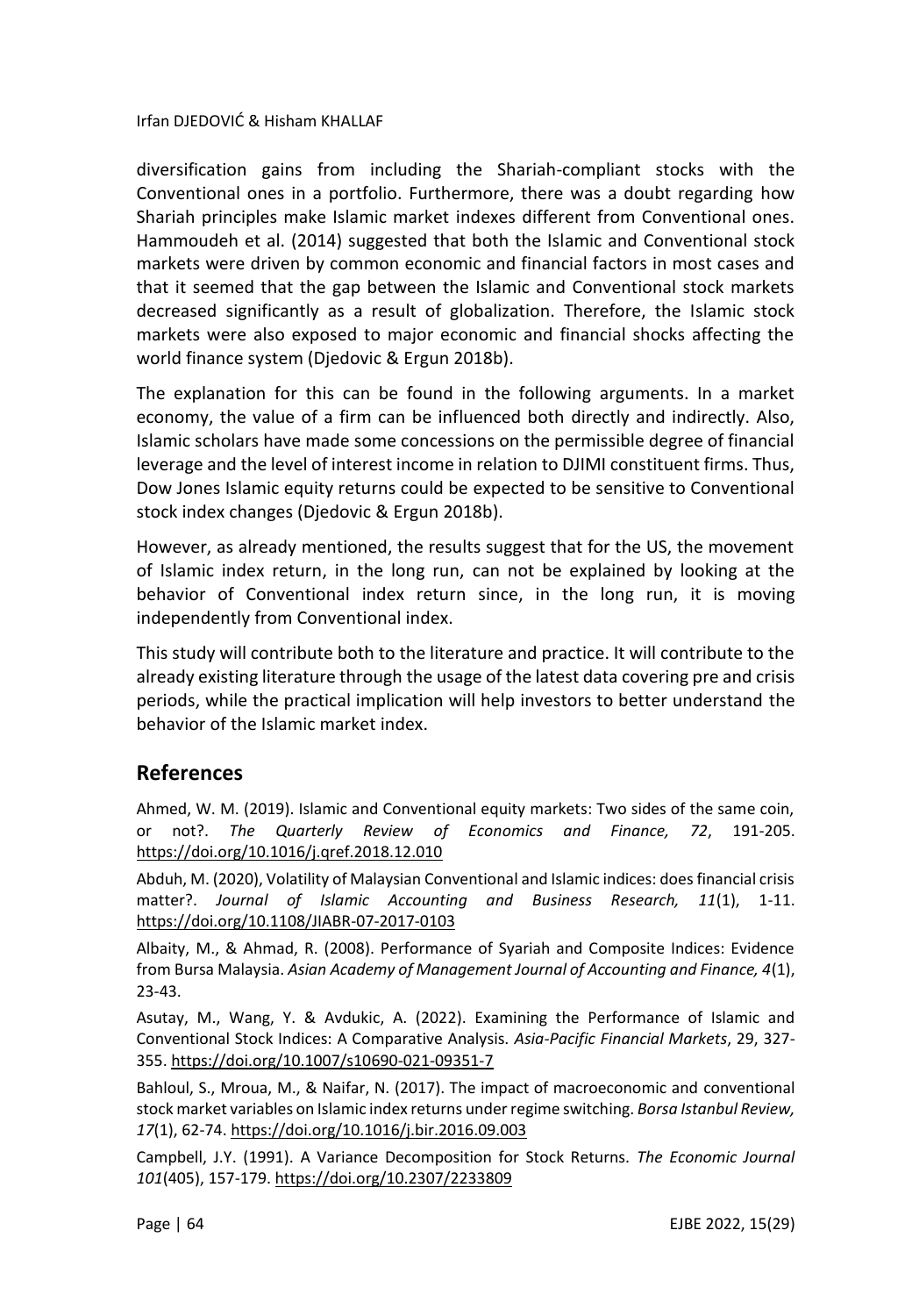Djedovic, I., & Ergun, U. (2018a). The Impact of the Volatility of the US Government Bonds Rate on the Islamic Index Return. *Eurasian Journal of Business and Economics, 11*(21), 87-100. <https://doi.org/10.17015/ejbe.2018.021.05>

Djedovic I., & Ergun U. (2018b). The Impact of the Volatility of the US Government Bonds Rate on the Islamic Index Return. *Journal of Management, Economics, and Industrial Organization, 2*(3), 1-17[. http://doi.org/10.31039/jomeino.2018.2.3.1](http://doi.org/10.31039/jomeino.2018.2.3.1)

Hassan, M. K., & Girard, E. (2011). Faith-based ethical investing: The case of Dow Jones Islamic indexes. *Networks Financial Institute Working Paper, (2011-WP-05)*. [https://www.indstate.edu/business/sites/business.indstate.edu/files/Docs/2011-WP-](https://www.indstate.edu/business/sites/business.indstate.edu/files/Docs/2011-WP-05_Hassan.pdf)[05\\_Hassan.pdf](https://www.indstate.edu/business/sites/business.indstate.edu/files/Docs/2011-WP-05_Hassan.pdf)

Hakim, S., & Rashidian, M. (2002, October). Risk and return of Islamic stock market indexes. In *9th Economic Research Forum Annual Conference in Sharjah*, UAE (pp. 26-28).

Ho, C. S. F., Abd Rahman, N. A., Yusuf, N. H. M., & Zamzamin, Z. (2014). Performance of global Islamic versus Conventional share indices: International evidence. *Pacific-Basin Finance Journal, 28*, 110-121[. https://doi.org/10.1016/j.pacfin.2013.09.002](https://doi.org/10.1016/j.pacfin.2013.09.002)

Jawadi, F., Jawadi, N., & Louhichi, W. (2014). Conventional and Islamic stock price performance: An empirical investigation. *International Economics, 137*, 73-87. <https://doi.org/10.1016/j.inteco.2013.11.002>

Jebran, K., Chen, S., & Tauni, M. Z. (2017). Islamic and Conventional equity index co-movement and volatility transmission: Evidence from Pakistan. *Future Business Journal, 3*(2), 98-106. <https://doi.org/10.1016/j.fbj.2017.05.001>

Johansen, S. (1988). Statistical Analysis of Cointegrated Vectors. *Journal of Economic Dynamics and Control, 12*(2-3), 231-254[. https://doi.org/10.1016/0165-1889\(88\)90041-3](https://doi.org/10.1016/0165-1889(88)90041-3)

Johansen, S. (1991). Estimation and Hypothesis Testing of Cointegrated Vectors in Gaussian Vector Autoregressive Models. *Econometrica, 59*(6), 1551-1580. <https://doi.org/10.2307/2938278>

Lütkepohl, H., Krätzig, M., & Boreiko, D. (2006). VAR Analysis in JMulTi. <http://jmulti.de/download/help/var.pdf>

Musallam, S. (2018). Exploring the Relationship between Financial Ratios and Market Stock Returns. *Eurasian Journal of Business and Economics, 11*(21), 101-116. <https://doi.org/10.17015/ejbe.2018.021.06>

Ng, S. L., Chin, W. C., & Chong, L. L. (2017). Multivariate market risk evaluation between Malaysian Islamic stock index and sectoral indices. *Borsa Istanbul Review, 17*(1), 49-61. <https://doi.org/10.1016/j.bir.2016.09.002>

Reyes, M. G., & Grieb, T. (1998). The external performance of socially-responsible mutual funds. *American Business Review, 16*(1), 1-7.

Shaari, A. T. Al. (2019). Analysis of the Integration between Islamic and Conventional Stocks Market in Malaysia. *International Journal of Academic Research in Business and Social Sciences 9*(7), 259-272.<https://doi.org/10.6007/IJARBSS/v9-i7/6114>

Sharpe, S. A. (1994). Financial market imperfections, firm leverage, and the cyclicality of employment. *The American Economic Review 84*(4), 1060-1074.

Walkshäusl, C., & Lobe, S. (2012). Islamic investing. *Review of Financial Economics, 21*(2), 53- 62. <https://doi.org/10.1016/j.rfe.2012.03.002>